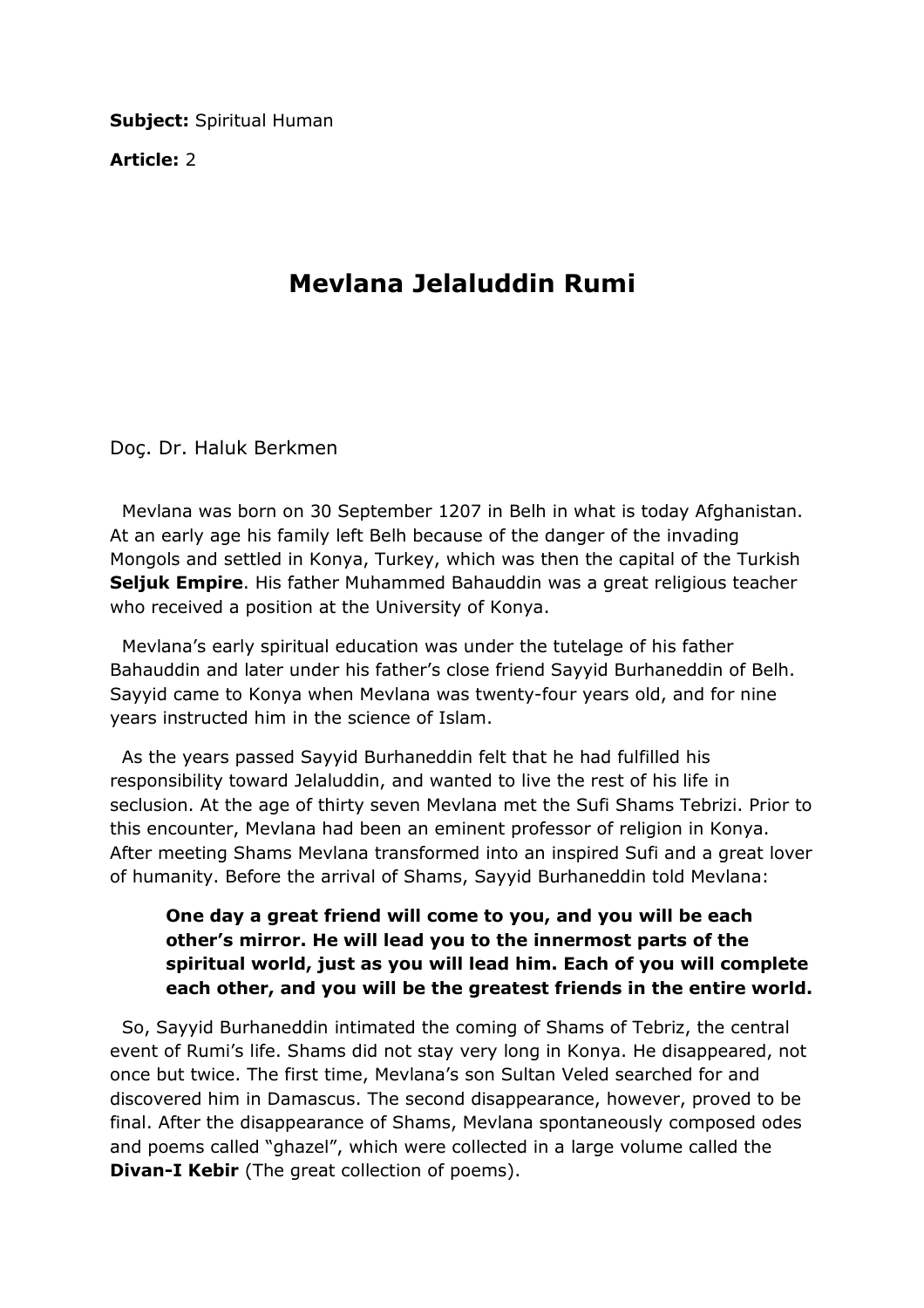In his early fifties Mevlana began the dictation of his monumental work, the Mesnevi. The Mesnevi is a masterpiece of wisdom and poetry. Its content includes the full spectrum of life on earth, every kind of human activity, every kind of human character; as well as specific details of the natural world, history and geography. It is also a book of cosmic awareness, talking about the most sublime levels of metaphysics, the human love for God. The Mesnevi contains 25,632 couplets. In Mevlana's own words:

## The Mesnevi is the cure of hearts, the purge of sorrows, the interpreter of the Kur'an and cleansing of character.

 Mevlana was not only a wise person and a great poet, but also a complete Sufi -a person living spirituality at all times and not only talking about it. Here are some sayings of Mevlana:

My friend, the sufi is the son of the present moment: to say "tomorrow" is not our way.

The lion who breaks the enemy's ranks is a minor hero compared to the lion who overcomes himself.

The intellectual quest though fine as pearl or coral, is not the spiritual search. That spiritual search is on another level.

Since in order to speak, one must first listen, learn to speak by listening. Know that a word suddenly shot from the tongue is like an arrow shot from a bow.

It suits the generous person to give money, but truly the generosity of the lover is to surrender the soul.

The Sufi's book is not of ink and letters; it is nothing but a heart white as snow.

The heart eats a particular food from every companion. The heart receives a particular nourishment from every single piece of knowledge.

Discernment flies from one who is drunken with desire. He who puts down that cup lightens the inner eye, and the secret is revealed.

If sunlight falls upon filth, still it is the same light: no contamination comes to it.

Dervishhood is not for the sake of avoiding entanglement with the world; no, it is because nothing exists but God.